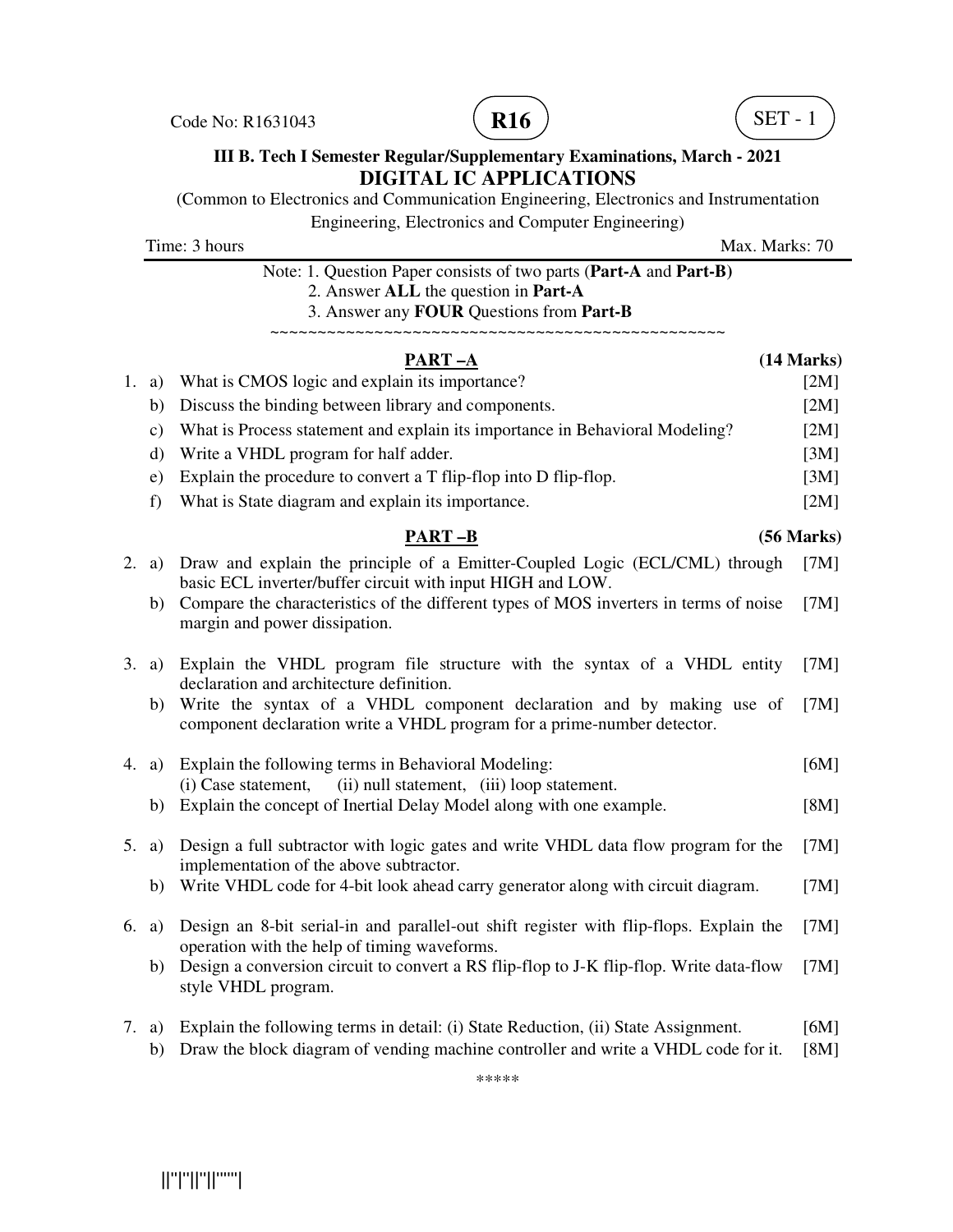Code No: R1631043 **R16**  $\overline{R16}$  (SET - 2





### **III B. Tech I Semester Regular/Supplementary Examinations, March - 2021 DIGITAL IC APPLICATIONS**

(Common to Electronics and Communication Engineering, Electronics and Instrumentation Engineering, Electronics and Computer Engineering)

|    |               | Time: 3 hours<br>Max. Marks: 70                                                                                                                       |            |
|----|---------------|-------------------------------------------------------------------------------------------------------------------------------------------------------|------------|
|    |               | Note: 1. Question Paper consists of two parts (Part-A and Part-B)<br>2. Answer ALL the question in Part-A<br>3. Answer any FOUR Questions from Part-B |            |
|    |               | PART-A                                                                                                                                                | (14 Marks) |
| 1. | a)            | List out few comparisons of BJT and CMOS Logic.                                                                                                       | [2M]       |
|    | b)            | Explain the program structure of VHDL Modeling.                                                                                                       | [2M]       |
|    | $\mathbf{c})$ | Differentiate between VHDL and Verilog HDL.                                                                                                           | [2M]       |
|    | d)            | List the applications of multiplexers and demultiplexers.                                                                                             | [3M]       |
|    | e)            | List out few comparisons of Latches and flip flops in detail.                                                                                         | [2M]       |
|    | f)            | Distinguish between Mealy and Moore machines with suitable diagrams.                                                                                  | [3M]       |
|    |               | <b>PART-B</b>                                                                                                                                         | (56 Marks) |
| 2. | a)            | What is the necessity of separate interfacing circuit to connect CMOS gate to TTL<br>gate? Draw the interface circuit and explain the operation.      | [7M]       |
|    | b)            | Derive and discuss about CMOS dynamic electrical behavior with characteristics.                                                                       | [7M]       |
| 3. | a)            | Explain the differences in VHDL program structure with any other language with the<br>help of an example.                                             | [7M]       |
|    | b)            | What is the importance of time dimension in VHDL? Explain its function.                                                                               | [7M]       |
| 4. | a)            | Explain the following terms detail: i) Transport Delay Model, ii) Logic Synthesis.                                                                    | [7M]       |
|    | b)            | Explain the concept of assertion statement in Behavioral Modeling along with one<br>example.                                                          | [7M]       |
| 5. | a)            | Draw the logic symbol, arithmetic conditions, logic diagram of a commercially                                                                         | [7M]       |
|    |               | available MSI 74x682 8-bit comparator and model the same using VHDL program.                                                                          |            |
|    | b)            | Design a 10 to 4 encoder with inputs 1- out of 10 and outputs in BCD. Provide the<br>data flow style VHDL program.                                    | [7M]       |
| 6. | a)            | Draw the circuit diagram of Universal Shift Registers along with wave forms and<br>write a VHDL code for it.                                          | [7M]       |
|    | b)            | Design a Johnson Counter and write a VHDL code for it along with output wave<br>forms.                                                                | [7M]       |
| 7. | a)            | Draw the circuit diagram of FSM for serial adder and explain its operation along with<br>VHDL code for it.                                            | [7M]       |
|    | b)            | Explain the following terms in detail:                                                                                                                | [7M]       |
|    |               | i) One hot encoding, ii) state assignment and state table.<br>*****                                                                                   |            |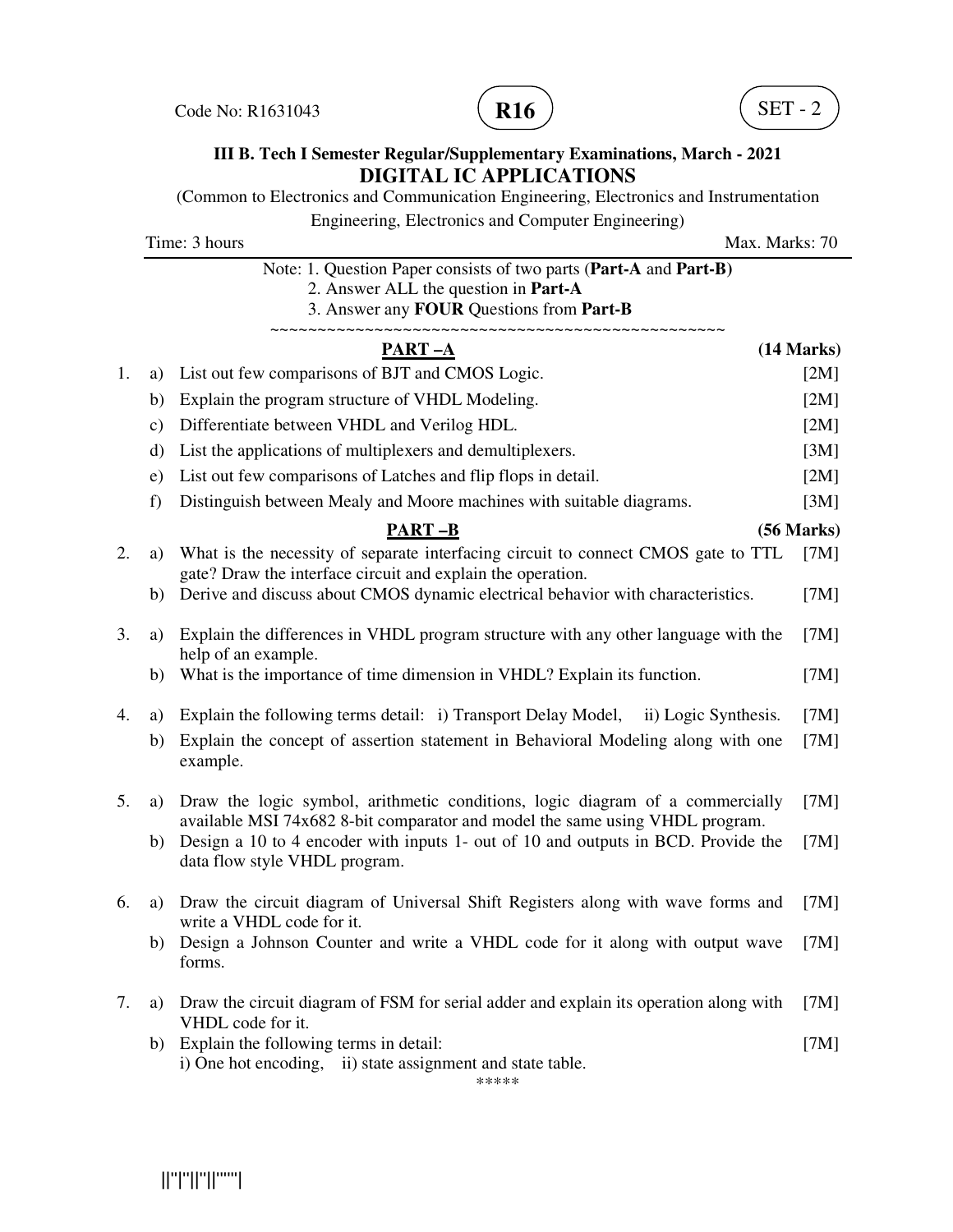Code No: R1631043 **R16**  $\overline{R16}$  (**R16**  $\overline{R16}$  (**SET** - 3





#### **III B. Tech I Semester Regular/Supplementary Examinations, March - 2021 DIGITAL IC APPLICATIONS**

(Common to Electronics and Communication Engineering, Electronics and Instrumentation Engineering, Electronics and Computer Engineering) Time: 3 hours Max. Marks: 70 Note: 1. Question Paper consists of two parts (**Part-A** and **Part-B)** 2. Answer **ALL** the question in **Part-A** 3. Answer any **FOUR** Questions from **Part-B** ~~~~~~~~~~~~~~~~~~~~~~~~~~~~~~~~~~~~~~~~~~~~~~~~ **PART –A** (14 Marks) 1. a) What are different data types available in VHDL? [2M] b) Why D flip-flop is preferred in all the sequential circuit design? [2M] c) Explain about data objects in VHDL. [2M] d) Explain the operation of half-adder. [3M] e) What is a Johnson counter? [3M] f) Compare latch and flip-flop. [2M] **PART –B (56 Marks)** 2. a) Draw and explain the principle of an Emitter-Coupled Logic (ECL/CML) through [7M] basic ECL inverter/buffer circuit with input HIGH and LOW. b) Explain about Various TTL Families. [7M] 3. a) Describe the modeling of 2 to 4 decoder using behavioral style of modeling. [7M] b) Explain various types of operators used in VHDL. [7M] 4. a) Write a VHDL program for Full Adder using two Half Adders. [7M] b) Explain the different types of delays in VHDL and explain them. [7M] 5. a) Write a VHDL script to convert the fixed point to floating point conversion. [7M] b) Explain the operation of a ripple carry adder. [7M] 6. a) Explain the operation of SR Flip-Flop. [7M] b) Write the VHDL Structural program for D Latch. [7M]

7. a) Explain the operation of Mealy machine with a neat diagram. [7M] b) With an example explain the analysis of state machines with D Flip-Flops. [7M]

\*\*\*\*\*